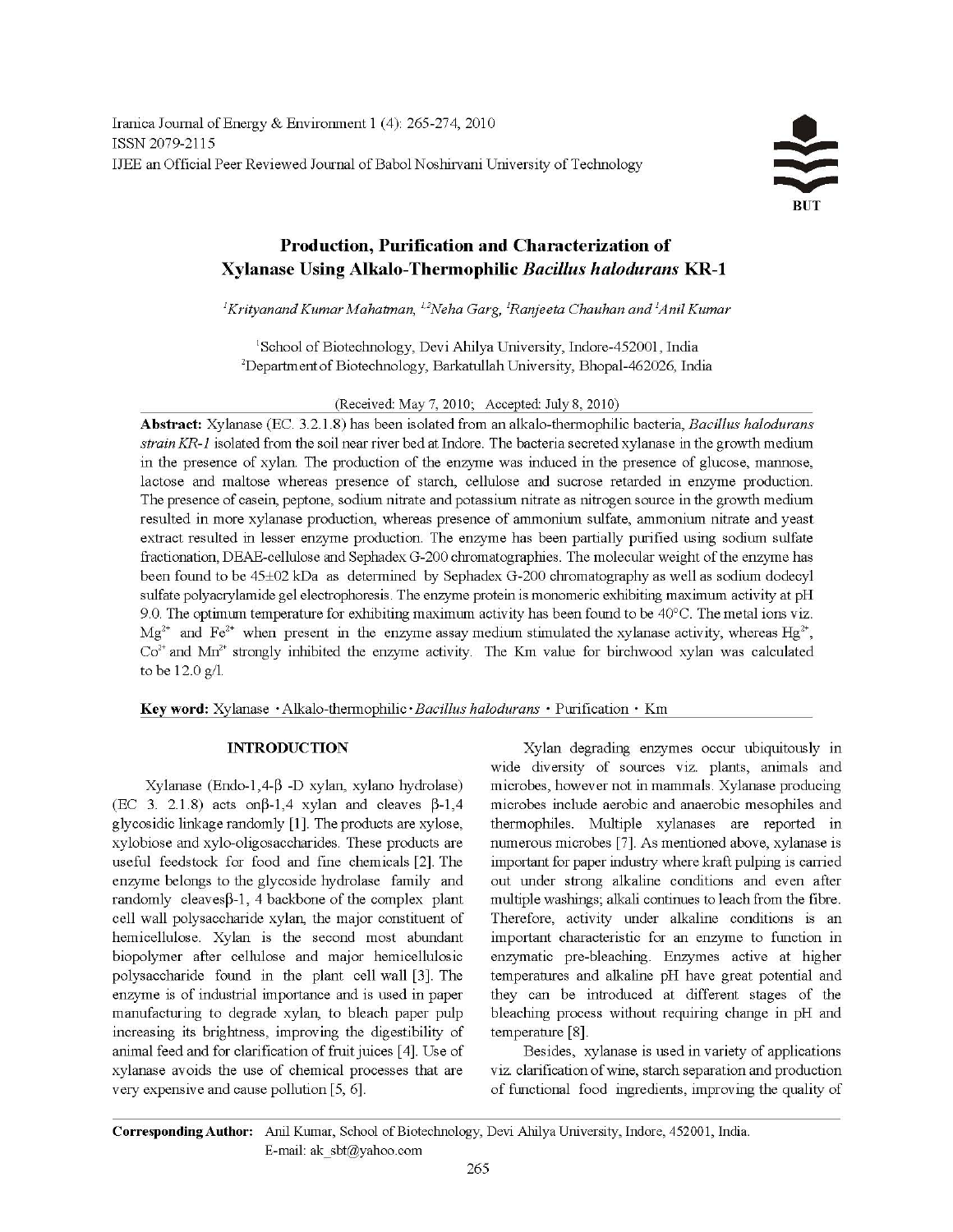bakery products and in animal feed biotechnology [9]. Xylanase showing transglycosylation activities can also be used for tailoring drugs and in the preparation of neoglycoproteins [10].

In the present study, an alkalo-thermophilic bacteria capable of growing under alkaline conditions and producing alkalophilic xylanase has been isolated from the soil near the river bed at Indore where mostly washermen wash clothes using highly alkaline detergents. The produced enzyme has been partially purified and characterized.

#### **MATERIALS AND METHODS**

Screening of the Bacteria: Semi-dried soil near the river bed at Indore, where mostly washermen wash clothes using highly alkaline detergents, was used as a source of the bacteria. Using autoclaved water,  $10^2$  to  $10^7$ times dilutions were made from a suspension of the soil. Serially diluted soil sample was plated on Luria Broth (LB) nutrient agar plates and incubated at 55°C for 24 h. The LB medium was comprised of bacto-tryptone, 10gm; yeast extracts 5gm; sodium chloride, 10gm; agar, 15 gm per litre and adjusted to pH 10 using 0.1N sodium hydroxide. Few single colonies with distinct morphology were isolated and transferred to petri plates having Emerson medium (peptone,  $0.5\%$ ;  $K_2HPO_4$ ,  $0.1\%$ ;  $MgSO<sub>4</sub>$ .7H<sub>2</sub>O, 0.02%; pH adjusted to 9.0 with 1%  $Na_2CO_3$ ), pH 9.0 and incubated at 55°C for 24 h. The medium was supplemented with 1% xylan in order to isolate xylan utilizing bacteria.

Screening for Xylanase Activity: The colonies so obtained were screened for xylanase activity using Congo red dye method [11]. A replica plate was prepared and incubated at 55°C for 24 h. Thereafter, one of the replica plates was flooded with 0.5% Congo red dye and subsequently with 1 M sodium chloride. A clear zone around the colony was considered as indication of xylanase activity. The corresponding colonies from another replica plate were inoculated individually in medium broth, allowed to grow overnight at 55°C and 200 rpm in an orbital shaker. The xylanase activity was analyzed in the medium.

Morphology of the Bacteria: Gram staining was done using kit from Hi-media. After staining, slides were observed in a phase contrast microscope. For further studies, the culture was sent to Microbial Type Culture Collection and Gene Bank, Institute of Microbial Technology, Chandigarh.

Production of Xylanase: The pre-culture was grown as above and 2% inoculum was used for 100 ml medium in a 250 ml Erlenmeyer flask. The culture was grown by incubation in an orbital shaker using 200 rpm at 50°C for 72 h. Thereafter, the broth was centrifuged at  $10,000 \times g$ for 10 min at 0 to  $4^{\circ}$ C. The resulting supernatant was analyzed for xylanase activity.

Enzyme Assay: Xylanase enzyme was assayed by measuring the release of the reducing sugars from birchwood xylan following the dinitrosalicylic acid (DNS) method [12]. A 0.9 ml sample of 1% birchwood xylan dissolved in 50 mM glycine-NaOH buffer, pH 9.0 was pre incubated at 50°C for 5 min. To this, 0.1 ml enzyme (supernatant of the broth) was added and incubated at  $50^{\circ}$ C for 15 min. The reaction was stopped by adding 1.5 ml of DNS solution and the tubes were put in a boiling water bath for 15 min. A control was also run simultaneously where enzyme was added after the addition of DNS. A blank was also prepared where no enzyme was added and against the blank, zero was set in the colorimeter. The D-xylose was used as standard during the colorimetric estimation. One unit of the xylanase activity was taken as the amount of the enzyme required to release one micromole of the reducing power equivalent to one micromole of xylose per min.

Under the conditions of the enzyme assay. Specific activity was taken as units per mg protein.

Protien Determination: Protein was estimated according to the procedure of Lowry  $et$  al. [13] using bovine serum albumin as a standard protein.

Enzyme Purification: Unless otherwise stated, the entire purification procedure was carried out at 0 to  $4^{\circ}$ C in a cold room. After centrifugation of the broth at  $10,000 \times g$ for 15 min in a Sorvall RC 5B super speed centrifuge, the supernatant was used as a source of the enzyme. To the supernatant, powdered sodium sulfate was slowly added to get 0 to 30% saturation and was incubated on a magnetic stirrer in an icebox with continuous stirring. After 2h incubation, it was centrifuged at  $15,000 \times g$  for 20 min and the supernatant having most of the activity was brought to 70% saturation with powdered sodium sulfate. After storage for 3 h, the suspension was centrifuged at  $15,000 \times g$  for 20 min. The pellet was dissolved in 0.05M sodium phosphate buffer, pH 9.0 (Buffer A), centrifuged and the clear supernatant was desalted using Sephadex G-25 column (2.5 x 30 cm) chromatography. The desalted fraction was loaded on to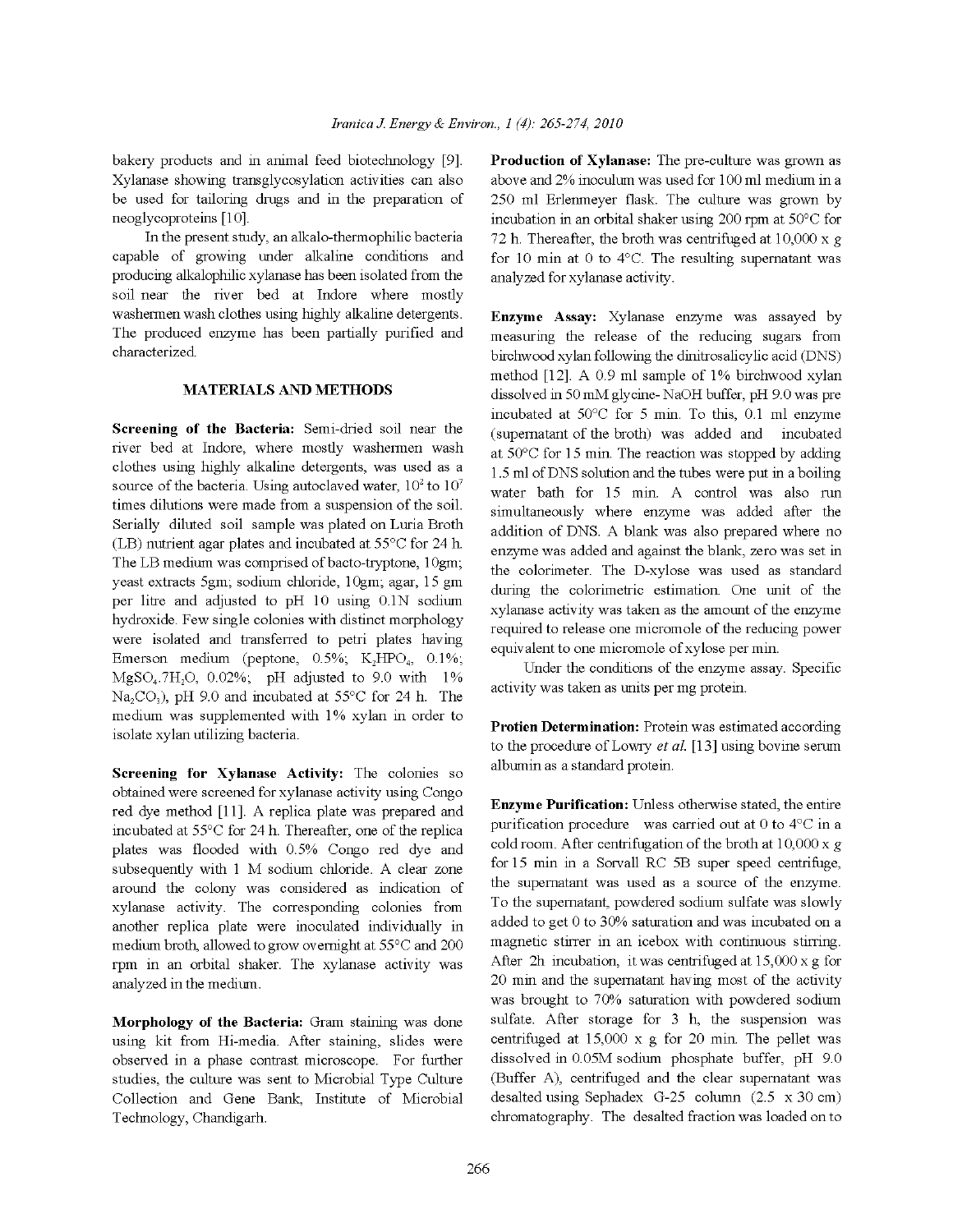a DEAE cellulose column  $(2.5 \times 30 \text{ cm})$  previously equilibrated with Buffer A. The column was washed with 2-3 bed volumes of buffer A and the enzyme was eluted from the column using a linear sodium chloride gradient  $(0 to 1M)$ . Fractions of 2ml were collected at a flow rate of 0.5ml/min. Fractions having xylanase activity constituting a single peak were pooled and concentrated by precipitation with sodium sulfate (0 to 80% saturation). The concentrated sample was loaded on to a Sephadex G-200 column  $(1.5 \times 55$  cm) equilibrated with buffer A and subsequently chromatographed. The active fractions constituting a single peak were pooled.

Molecular Weight Determination: Molecular weight was determined according to the procedure of Whitaker [14]. The partially purified enzyme was applied on to a Sephadex G-200 column  $(1.5 \times 55$  cm), pre-equilibrated with buffer A. The flow rate was 10 ml/ h. Bovine serum albumin (MW 66,000), tryptosinogen (MW 23,000) and lysozyme (MW 14,400) was used as standard proteins (all from Sigma, USA). Subunit molecular weight was determined by sodium dodecyl sulfate polyacrylamide gel electrophoresis using 10 % gel at pH 8.8 as described by Laemmli [15]. Standard Molecular markers having molecular weights of 97, 66, 45, 29, 21 and 14KDa (all from Helini Biomolecules, India) were used as standard proteins. To denature the protein, solutions were incubated with 1% SDS and 0.02% 2-mercaptoethanol at  $100^{\circ}$ C for 5 min.

Optimum pH: The enzyme assay was carried out in the range varying pH 5.0 to 12.0 using citrate buffer for pH 5 to 6, phosphate buffer for pH 7 to 8 and glycine-NaOH buffer for pH 9 to 12 in order to find out the optimum pH at which the enzyme shows maximum activity.

**Optimum Temperature:** The enzyme assay was carried out in the temperature range of 20 to  $70^{\circ}$ C to find out the optimum temperature at which the enzyme shows maximum activity.

Hydrolysis Studies: To a 50 ml sample of 1% birchwood xylan in 50mM glycine-NaOH buffer, pH 9.0, 1 ml of xylanase enzyme was added and incubated at 40°C. Samples of 5ml were removed at intervals of 1, 3, 6 and 12 h. In these samples, un-used polysaccharides were precipitated out using isopropanol and removed by centrifugation at 10,000 g for 10 min at 0-4 $\degree$ C using Sorvall RC 5B super speed centrifuge. The supernatants having hydrolyzed products were concentrated by using rotatary vaccum evaporator. The concentrated samples were

chromatographed on TLC plates (TLC Aluminium sheets 20 x 20 cm Silica gel 60 F254, Merck, Germany) using n- butanol-pyridine- water  $(6.3.1 \text{ v/v})$  as solvent. After chromatography, the separated products were detected by spraying a mixture of ethanol and  $H_2SO_4(1:1)$  followed by heating at 120°C for 15 min. D-xylose and D-arabinose were used as standard sugars.

### **RESULTS AND DISCUSSION**

Screening of the Bacteria: A xylanase producing bacteria was isolated from the soil near river bed. Its xylanase producing activity was screened by the presence of clear zone around the colony after staining with congo red dye (Fig. 1). The clear zones were enhanced on treating the plate with 1 M sodium chloride.

Morphological studies revealed it to be an oval shaped, gram positive, endospore forming bacteria. The spores were centrally placed. This infers the bacteria to be a Bacillus sp. The Microbial Type Culture Collection and Gene Bank, Institute of Microbial Technology, Chandigarh also identified it as Bacillus halodurans and registered it as Bacilllus halodurans, MTCC No. 9534. The morphological characteristics of the strain are shown in Table 1.

**Effect of Physiological Factors on the Bacterial Growth:** 

The Bacillus halodurans was grown at various temperatures ranging from  $4^{\circ}$ C to  $42^{\circ}$ C. It showed good growth in the range of 25 to  $42^{\circ}$ C (Table 2). Effect of pH on the growth was checked in the pH range of 6.0 to 10.0 and was found to have good growth at all the tested pH. The effect of sodium chloride on the growth of the bacteria was also observed in the range of 2 to 8% sodium chloride and was found to have similar growth in the presence of various concentrations of sodium chloride (Table 2).

**Biochemical Characteristics** of the **Bacillus** Halodurans: Various tests viz. indole test, methyl red test, Voges Poskauer test, hydrogen sulfide production, gas production, casein hydrolysis, Mac Conkey test, citrate test were found negative with the bacteria (Table 3). The bacteria also showed negative test for esculin and urea hydrolysis whereas it showed positive test for nitrate reduction and Tween 20 hydrolysis. It also showed positive catalase and oxidase tests. The bacteria showed negative test for acid production from maltose and mannitol whereas it showed positive test for acid production from dextrose and xylose (Table 3).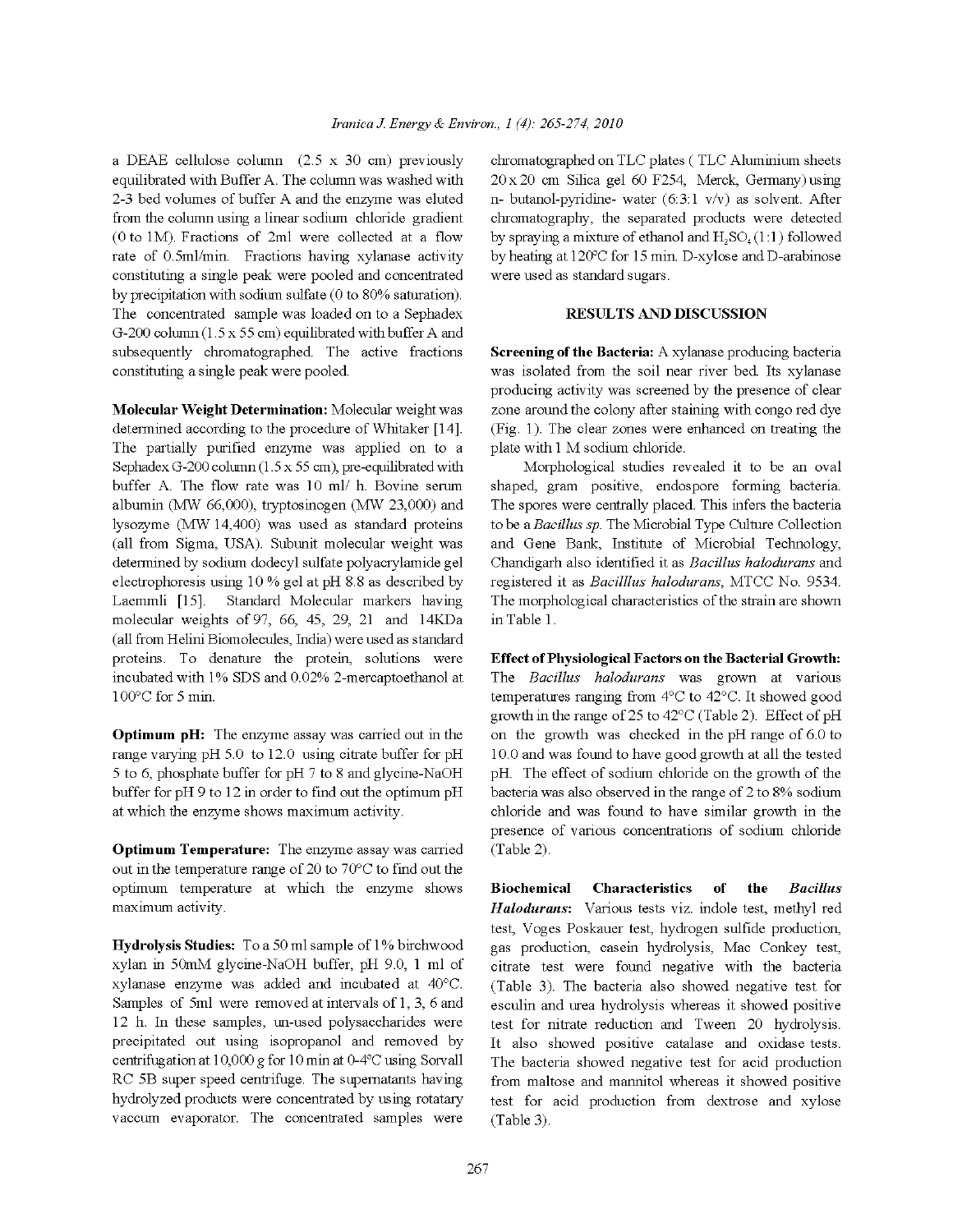Iranica J. Energy & Environ, 1(4): 265-274, 2010



Fig. 1: Screening of xylanase activity by using 0.5% Congo red dye method by Bacillushalodurans strain KR1

|  | Table 1: Morphological characteristics of Bacillus halodurans strain KR1 |
|--|--------------------------------------------------------------------------|
|--|--------------------------------------------------------------------------|

| Colony Morphology   | $KR-1$          |  |  |
|---------------------|-----------------|--|--|
| Configuration       | Round           |  |  |
| Elevation           | Raised          |  |  |
| Margin              | Entire          |  |  |
| Surface             | Smooth          |  |  |
| Pigment             | Cream           |  |  |
| Opacity             | Opaque          |  |  |
| Gram's Reaction     | <b>Positive</b> |  |  |
| Cell Shape          | Rods            |  |  |
| Size (micro meter)  | $2 - 6$         |  |  |
| Spores              |                 |  |  |
| Endospores          | Positive        |  |  |
| Position<br>Central |                 |  |  |
| Sporangia           | Non-Bulged      |  |  |
| Shape               | Oval            |  |  |
| Motality            | Position        |  |  |

Table 2: Effect of Physiological factors on the growth of Bacillus halodrauns strain KR-1

| Growth temperature |                     |
|--------------------|---------------------|
| 4°C                |                     |
| $10^{\circ}$ C     |                     |
| $25^{\circ}$ C     |                     |
| 30°C               | $+$ $+$ $+$ $+$     |
| 37°C               |                     |
| 42°C               |                     |
| Growth at pH       |                     |
| pH6                |                     |
| pH7                |                     |
| pH8                | $+$ $+$ $+$ $+$ $+$ |
| pH9                |                     |
| pH 10              |                     |
| Growth on NaCl     |                     |
| 2%                 |                     |
| 4%                 |                     |
| 6%                 | $+$ $+$ $+$         |
| 8%                 |                     |

| Indole test.         | ÷                    |
|----------------------|----------------------|
| Methyl red test      |                      |
| Voges Proskauer test |                      |
| Citrate utilization  |                      |
| H2S production       |                      |
| Gas production       |                      |
| Casein hydrolysis    |                      |
| Esculin hydrolysis   | $\omega$             |
| Gelatin hydrolysis   | $\left(\cdot\right)$ |
| Strach hydrolysis    | Œ.                   |
| Urea hydolysis       | æ.                   |
| Nitrate reduction    | $\ddagger$           |
| Arginine dihydrolase | œ                    |
| Tween 20 hydrolysis  | $^{(+)}$             |
| Tween 40 hydrolysis  | æ.                   |
| Tween 80 hydrolysis  |                      |
| Catalase test        | $+$                  |
| Oxidase test         | $+$                  |
| Acid production from |                      |
| Dextrose             | $^{+}$               |
| Maltose              |                      |
| Mannitol             |                      |
| Xylose               | $^{(+)}$             |
| Mannose              |                      |

+:Positive;-:Negative;(+):Weak Positive; (-): Weak Negative

Production of Xylanase: Xylanase enzyme was produced by using growth medium. Xylanase production was monitored up to 120 h. Maximum xylanase production was observed after 72 h. Thereafter, production of xylanase was almost stationary up to 120 h (Fig. 2).

Effect of Different Carbon Sources on Xylanase Production: Different carbon sources viz. cellulose, sucrose, starch, lactose, mannose, maltose and glucose were used for xylanase production. Emerson medium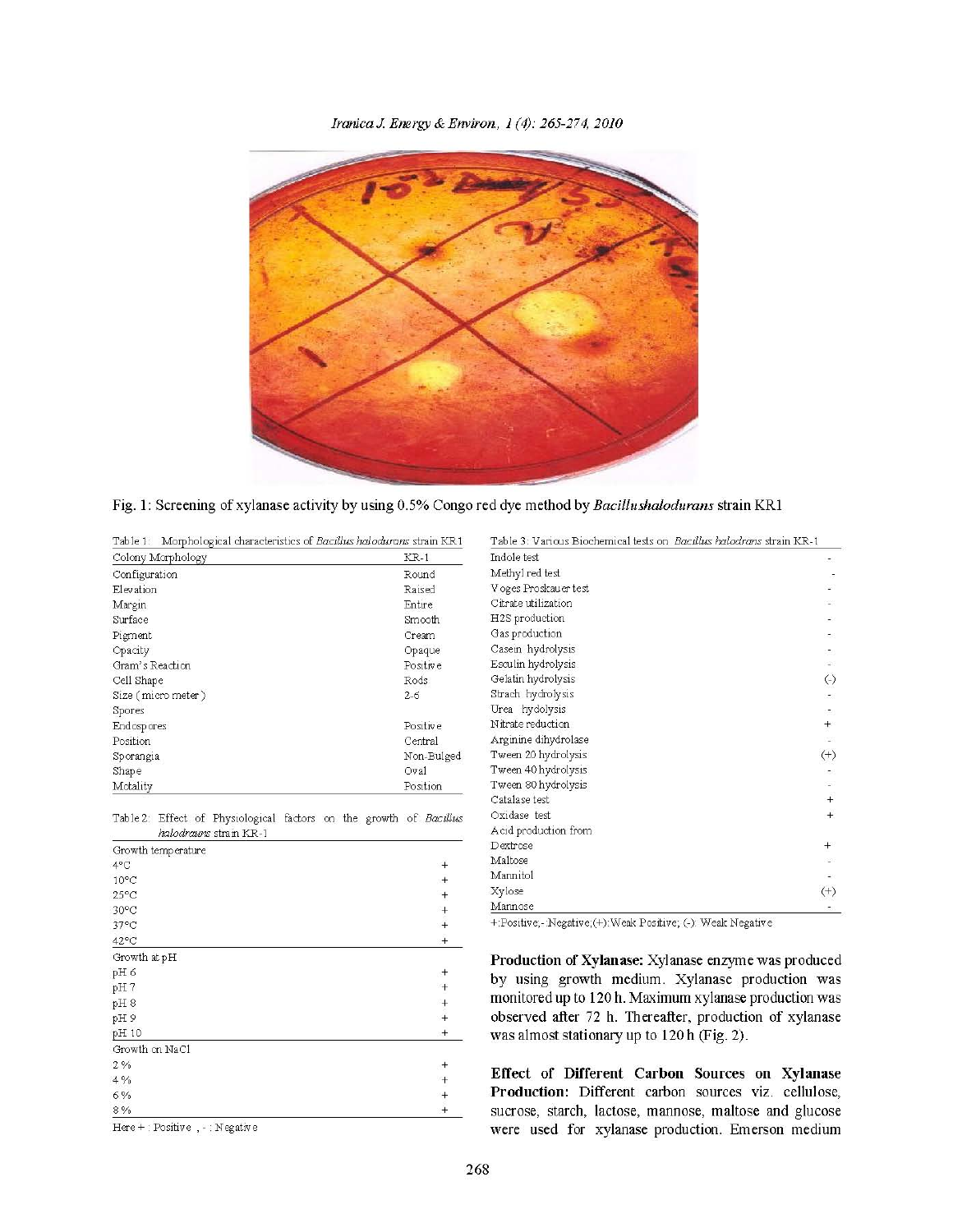



Fig. 2: Growth profile of *Bacillus halodrans* strain KR-1 MTCC 9534 when grown on birchwood xylan



1- Glucose , 2 - Maltose , 3 - Mannose , 4 - Sucrose , 5 - Lactose , 6 - Starch , 7 - Cellulose

Fig. 3: Effect of different carbon sources on the production of xylanase



1 - KNO3 , 2- NaNO3 , 3 - ( NH4 )2NO3 , 4 - ( NH4 )2SO4 , 5 – Casien, 6- Peptone , 7 - Yeast Extract

Fig. 4: Effect of different nitrogen sources on the production of xylanase.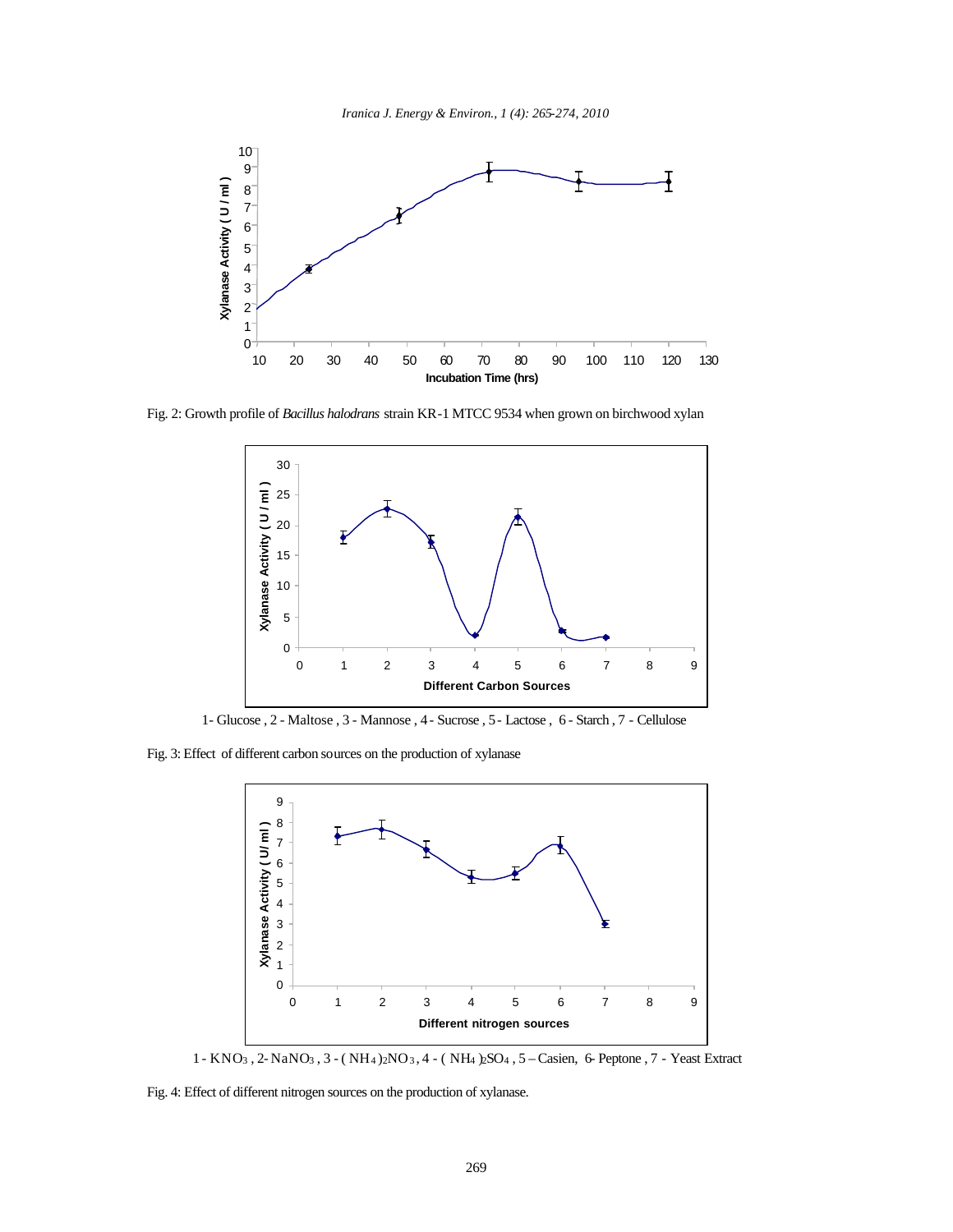with xylan containing different carbon sources at the concentration of 0.5% were used for enzyme production. Maximum xylanase activity was found with maltose with almost same activity with lactose, mannose and glucose. In the presence of sucrose, starch and cellulose, there was only about 10% xylanase activity. The data indicated that reducing sugars acted as inducers and non-reducing carbohydrates were unable to induce xylanase production (Fig. 3). Bakri et al. [16] showed induction of xylanase in the presence of xylan and cellulose where as glucose and sucrose was not found to induce xylanase production in Cochliobolus sativus. Khandeparkar and Bhosle [1] showed maximum production of xylanase on birchwood xylan, oat spelt xylan, xylose, arabinose and glucose and least production on cellobiose, glactose and sucrose by Arthrobacter sp. Anuradha et al. [17] reported production of xylanase having maximum xylanase activity of 52 U/ml on oat spelt xylan followed by starch and sucrose, 25 U/ml and 18U/ml, respectively and least activity on xylose and Arabinose 8U/ml and 13 U/ml, respectively. Altaf et al. [18] reported xylanase production by Pleurotus erungii and Flamulina velutipes using different carbon sources and their different concentrations. They reported highest production of xylanase in the presence of 0.2% xylan as well as xylose. They showed that type and size of carbon sources are important for xylanase production. Knob and Carmona, [19] reported maximum xylanase activity of  $7.82 \pm 0.25$  U/ml by *Penicillium sclerotiorum* using oat spelt xylan.

Effect of Different Nitrogen Sources on Xylanase Production: Different nitrogen sources viz. yeast extract, peptone, casein, ammonium sulfate, ammonium nitrate, sodium nitrate, potassium nitrate at a concentration of 0.5% in Emerson medium were used for xylanase production. Sodium nitrate and potassium nitrate were found to be better nitrogen sources for xylanase production. Ammonium nitrate, ammonium sulfate and casein were also found to be almost equally effective nitrogen sources. However, surprising yeast extract was found to be a poor nitrogen source for xylanase production (Fig. 4). Contrarily, in Cochliobolus sativus, Arthrobacter sp. and Paecilomyces themophila J18, yeast extract has been shown to be a good source of nitrogen for production of xylanase [1, 16, 20]. In Cochliobolus sativus, sodium nitrate, potassium nitrate and peptone have been shown to be good nitrogen sources for production of xylanase. Whereas ammonium sulfate, ammonium nitrate, ammonium chloride and urea have been shown to be poor nitrogen sources for xylanase production [16]. Khandeparkar and Bhosle [1] also showed ammonium chloride and peptone to be better

sources nitrogen for xylanase production  $\overline{\text{in}}$ Arthrobacter sp.

Effects of Metals Ions on Xylanase Production: Different metal ions viz.  $Mg^{2+}$ ,  $Fe^{2+} Hg^{2+}$ ,  $Co^{2+}$ ,  $Cu^{2+}$ ,  $Mn^{2+}$  and  $Zn^{2+}$  were used in the growth medium to check the amount of xylanase production. There was more than double xylanase production in the presence of 10 mM  $Mg^{2+}$  and Fe<sup>2+</sup> whereas inhibition of xylanase production was observed in the presence of  $Hg^{2+}$ ,  $Co^{2+}$ ,  $Cu^{2+}$ ,  $Mn^{2+}$ and  $\text{Zn}^{2+}$  (Table 4). In *Arthrobacter sp.* Khandeparkar and Bhosle [1] reported xylanase production to be 175, 161, 193, 212, 154% in the presence of  $Co^{2+}$ ,  $Zn^{2+}$ ,  $Fe^{3+}$ ,  $Cu^{2+}$  and  $Mg^{2+}$  respectively. However, there was 73% inhibition in the presence of  $Hg^{2+}$ . In *Bacillus sp.*, xylanase production has been shown to be 108, 106, 104, 101 and 105% in the presence of CaCl<sub>2</sub>, CuSO<sub>4</sub>,  $MgSO<sub>4</sub>$  and  $ZnSO<sub>4</sub>$  respectively, whereas  $MgCl<sub>2</sub>$ presence of  $\text{FeCl}_3$ ,  $\text{FeSO}_4$  and HgCl<sub>2</sub> in the growth medium showed more than 90% inhibition of the xylanase production [21].

Enzyme Purification: The summary of purification of xylanase from Bacillus halodurans KR-1 is given in Table 5. The DEAE cellulose chromatography of the 30 to 70% sodium sulfate fraction revealed only one peak of xylanase activity that was eluted at 0.2 M NaCl. The concentration of NaCl in the eluent was calculated by using the formula given by Morris and Morris [22]. After DEAE cellulose chromatography, the enzyme was chromatographed on Sephadex G-200 column which also vielded a single peak indicating absence of multiple forms of the enzyme. The Sephadex G-200 chromatography resulted in a 23.64 fold purification of xylanase with 20% recovery from the initial extract. The specific activity of the enzyme was found to be  $14.61$  U/mg protein.

Vahino and Nakane [23] purified xylanase from a Bacillus species and showed specific activity of the purified enzyme to be 5.33 U/mg protein. Blanco et al. [24]

Table 4: Effect of metal ions on xylanase production by Bacillus halodrans strain KR-1

| Metal ions                   | % Residual enzyme activity |  |  |
|------------------------------|----------------------------|--|--|
| None                         | 100                        |  |  |
| $M$ g $SO_4$ .7 $H_2O$       | 200                        |  |  |
| CuSO <sub>4</sub>            | 0                          |  |  |
| $FeSO4$ . 7 H <sub>2</sub> O | 261.1                      |  |  |
| $CoCl2$ . $5H2O$             | 83.33                      |  |  |
| HgCl <sub>2</sub>            | 0                          |  |  |
| $MnSO4$ . $H2O$              | $\theta$                   |  |  |
| $ZnSO4$ . 7 $H2O$            | 66.66                      |  |  |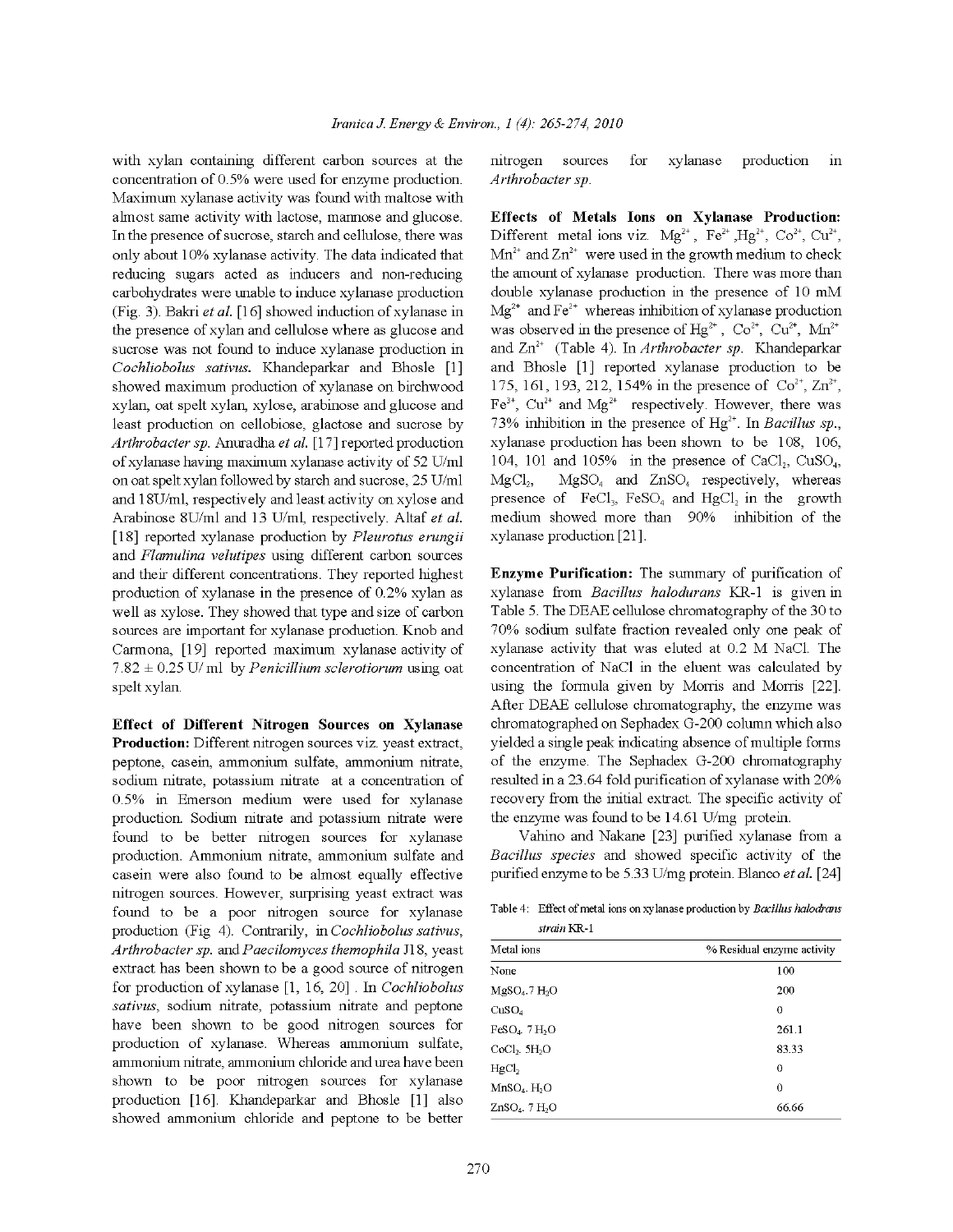| TROIC DIT GELLICALIOII PIOILIC OL AVIALIASCI ILOIII D'ALIMAN MARCARAN SERIII ISICII |                   |                    |                    |                          |                   |                    |  |  |  |
|-------------------------------------------------------------------------------------|-------------------|--------------------|--------------------|--------------------------|-------------------|--------------------|--|--|--|
| Sample                                                                              | Total Volume (ml) | Total activity (U) | Total Protein (mg) | Specific activity (U/mg) | Purification fold | Purification yield |  |  |  |
| Crude extract                                                                       | 700               | 1165.5             | 1883.70            | 0.618                    | 1.00              | 100.00             |  |  |  |
| Sodium sulfate fraction (30-70%)                                                    | 40                | 732.8              | 333.96             | 2.1942                   | 13.06             | 62.87              |  |  |  |
| Sephadex G-25                                                                       | 40                | 719.28             | 332.12             | 2.164                    | 12.88             | 61.71              |  |  |  |
| DEAE Cellulose                                                                      | 10                | 299.7              | 28.29              | 10.59                    | 17.13             | 25.71              |  |  |  |
| Sephadex G 200                                                                      |                   | 233.76             | 16.56              | 14.61                    | 23.64             | 20.05              |  |  |  |
|                                                                                     |                   |                    |                    |                          |                   |                    |  |  |  |

Iranica J. Energy & Environ., 1 (4): 265-274, 2010

Table 5: Durification anofile of variances, from Regiller lealedness strain KD 1

purified xylanase from a Bacillus sp. and reported its specific activity to be 40.2 U/mg proteins. Nakamura et al. [25] reported specific activity of purified xylanase from a Bacillus species to be 310 U/mg proteins. However, Amare [21] reported presence of two multiple forms of xylanase in a Bacillus species having specific activity of 524.2 and 367.9 U/mg protein, respectively. From the data, it is evident that there is wide variation in the specific activity of xylanase from different Bacillus species. In the present case, specific activity is comparatively low. However, our preparation is not homogeneously pure. The preparation is nearly 70 % pure as checked using polyacrylamide gel electrophoresis.

Molecular Weight: The molecular weight of xylanase has been found to be  $45\pm02$  kDa as determined by using Sephadex G-200 chromatography according to the procedure of Whitaker 14]. Bovine serum albumin, trypsinogen and lysozyme were used as standard markers (Fig. 5). On SDS polyacrylamide gel electrophoresis, the major band was calculated to have a molecular weight of 45±02 kDa indicating monomeric nature of the enzyme (Fig. 5). Wamalwa et al. [26] reported molecular weight of xylanase from Bacillus halodurans to be to be 22 kDa. Nakamura et al. [25] reported molecular weight of the enzyme from Bacillus species to be 36 kDa as determined using sodium dodecyl sulfate polyacrylamide gel electrophoresis (SDS-PAGE). Blanco et al. [24] reported the molecular weight 32kDa of the enzyme from Bacillus species using SDS-PAGE. Vahino and Nakane [23] reported the molecular weight of the enzyme from Bacillus species to be 56kDa. From these reports, it is clear that there is wide variation in the molecular weight of xylanase from different Bacillus species. Molecular weight of xylanase from Aeromonas caviae ME -1 and Alcaligenes sp. XY-234 has been reported to be  $46kDa[27, 28]$ . Lin et al. [29] reported molecular weight of xylanase from Thermomyces lanuginosus-SSBP to be 23.6kDa [29].

**Optimum pH:** Xylanase activity has been found to be maximum at pH 9.0. (Fig 6). Earlier, Wamalwa et al. [26] reported optimum pH 7 for xylanase from a strain of Bacillus halodurans. However, Nakamura et al. [25]

reported optimum pH 9 for xylanase from a Bacillus species strain 41M-1. Blanco et al. [24] reported optimum pH 5.5 of xylanase from a Bacillus species strain BP-23. Vahino and Nakane [23] showed optimum pH 4 for the enzyme from a Bacillus species. Kubata et al. [27] reported optimum pH 6.8 for xylanase from Aeromonas caviae ME-1. An optimum pH 7.5 has been reported for xylanase from Alcaligenes sp. XY-234 [28]. Lin et al. [29] reported optimum pH 6.5 for xylanase from Thermomyces lanuginosus-SSBP. Knob and Carmona [19] reported optimum pH 4.5 for xylanase from Penicillium sclerotiorum.

**Optimum Temperature:** In the present case, xylanase activity has been found to be maximum at 40°C (Fig. 7). Wamalwa et al. [26] also reported optimum temperature 40°C for xylanase from an strain of Bacillus halodurans. However, Nakamura et al. [25] reported optimum temperature 50°C for xylanase from Bacillus species strain 41M-1. Blanco et al. [24] also reported optimum temperature  $50^{\circ}$ C for the enzyme from a *Bacillus species* strain BP-23. However, Vahino and Nakane [23] showed optimum temperature 80 °C for xylanase from a Bacillus species. Kubata et al. [27] showed optimum temperature of xylanase from Aeromonas caviae ME -1 to be 30°C and 37°C [28]. Araki et al. [28] reported temperature  $-40^{\circ}$ C for xylanase from optimum Alcaligenes sp.XY-234. On the other hand, an optimum temperature of 70-75°C has been reported for xylanase from T hermomyces lanuginosus-SSBP  $\lceil 29 \rceil$ . Knob and Carmona [19] reported optimum temperature  $50^{\circ}$ C for xylanase from Penicillium sclerotiorum. Therefore, it is clear that there is wide variation in the optimum temperature of xylanase from different Bacillus species.

Km Value: Xylan saturation curve has been found to be rectangular hyperbolic and a linear double reciprocal plot (Fig. 8) indicated that the enzyme obeyed classical Michaelis kinetics. The Km value of xylanase for birchwood xylan was calculated to be 12.0 g/l. Wamalwa et al. [26] reported Km value of xylanase from Bacillus halodurans for birchwood xylan to be 9.47mg/ml.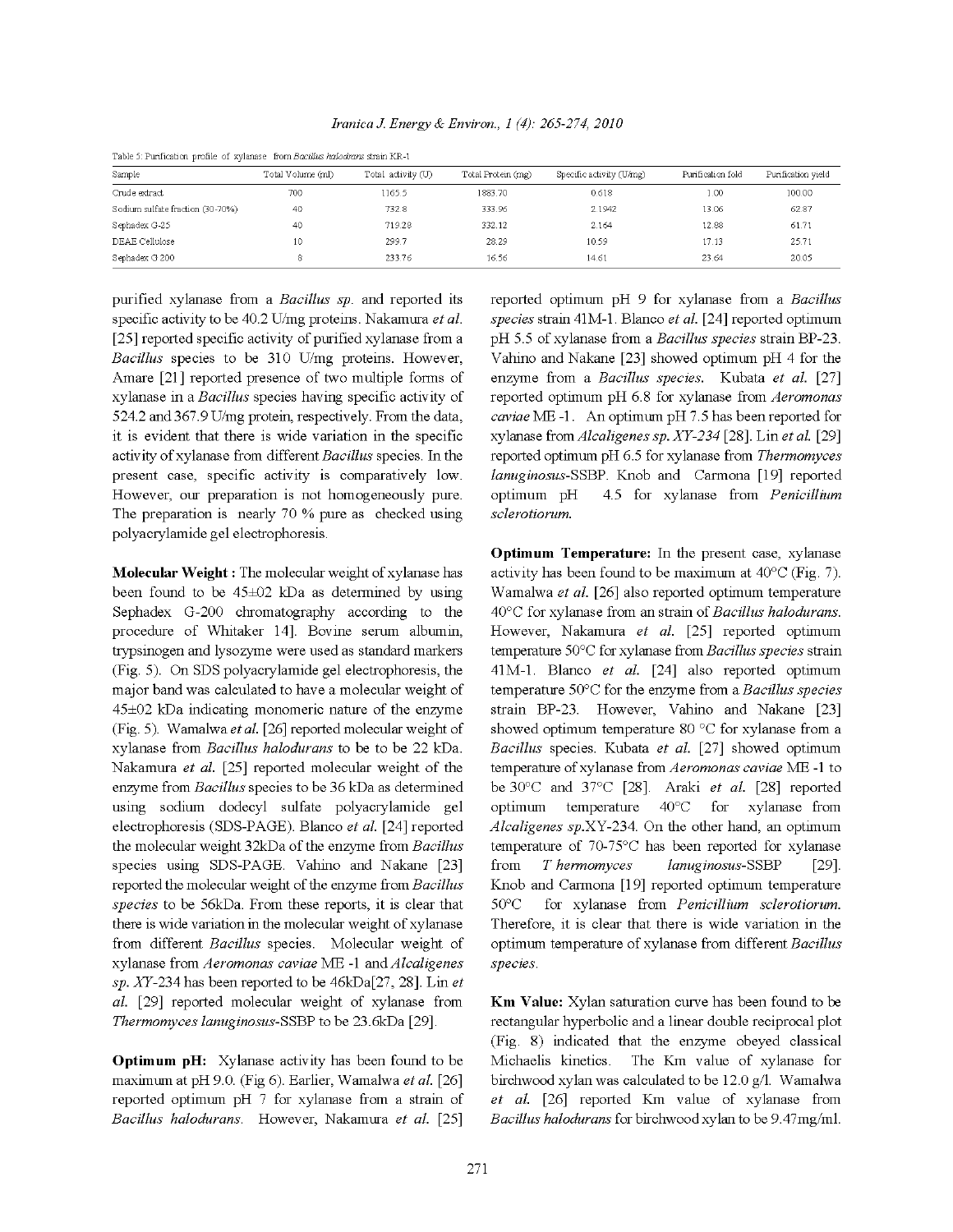



Fig. 5: Molecular weight determination of xylanase using Sephadex G200 gel filtration chromatography (Whitaker method)



Fig. 6: Effect of pH on the activity of xylanase from *Bacillus halodrans* strain KR-1



Fig. 7: Effect of temperature on the activity of xylanase from *Bacillus halodrans* strain KR-1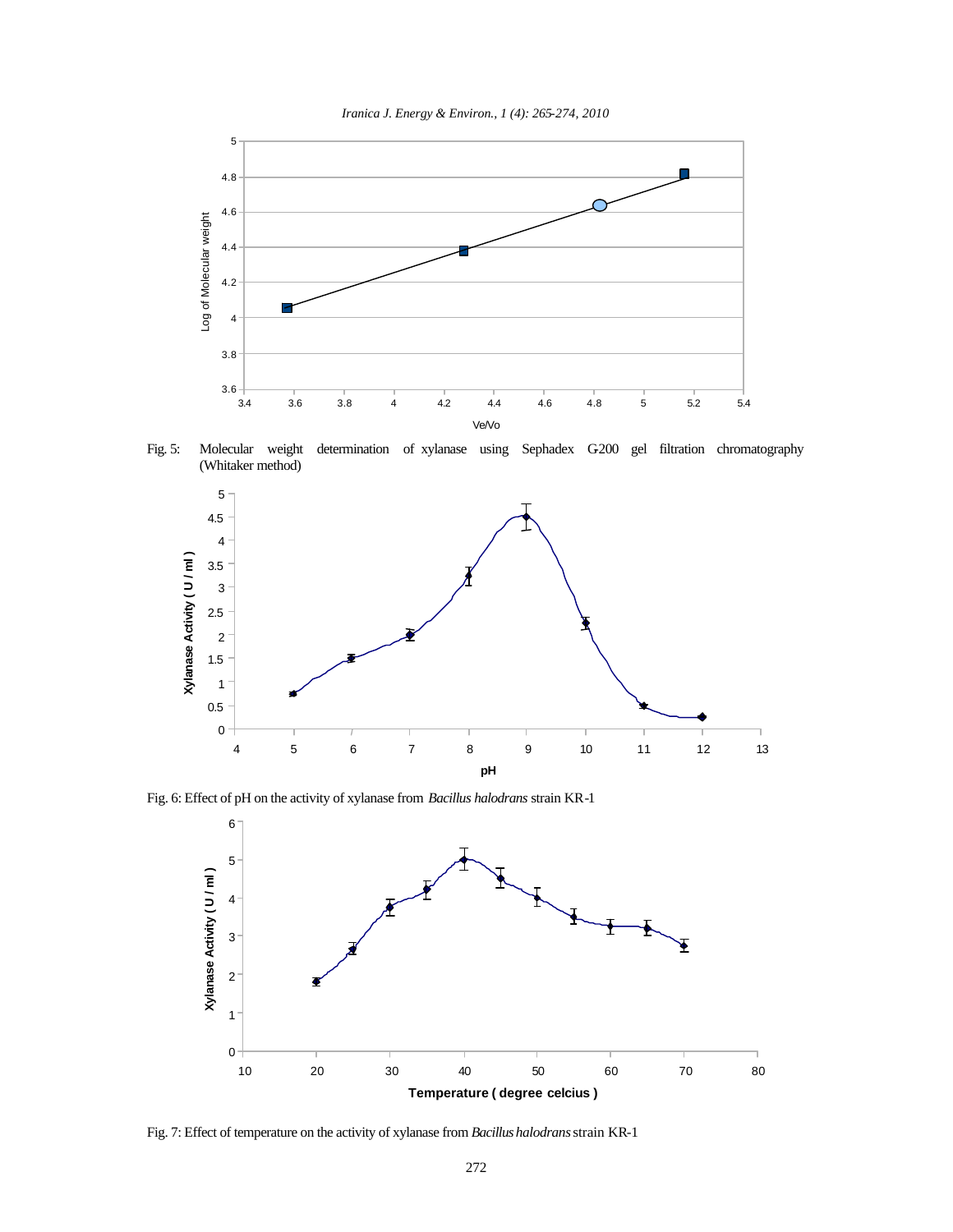

Fig. 8: Double reciprocal substrate saturation plot for xylanase from Bacillus halodrans strain KR-1

Vahino and Nakane [23] reported Km value of 1.68 mg xylose eq/ml for xylanase from a Bacillus sp. using largewood xylan. Kubata et al. [27] reported Km value of xylanase from Aeromonas caviae ME - 1 to be 2 mg/ml. The Km value of xylanase from Alcaligenes sp. XY-234 and from Thermomyces lanuginosus-SSBP has been reported to be 4 mg/ml and 3.26 mg/ml xylan, repectively [28, 29]. The Km value of the enzyme from Thermomyces lanuginosus-SSBP has been reported to be 3.26mg/ml xylan [29].

Hydrolysis Studies: Hydrolysis studies of xylan were carried out at 40°C by using xylanase. Hydrolysis products were analyzed after 1, 3, 6 and 12 h time intervals. Up to 6 h of hydrolysis, no significant amount of any intermediate product(s) could be observed. After 12 h incubation, intermediate products were found to be formed in the reaction; however no xylose formation could be observed. These results indicated that xylanase cleaves the xylan into xylo-oligosaccarides. The present enzyme may be exploited for industrial use in paper bleaching due to its alkalophilic properties.

### **ACKNOWLEDGEMENTS**

The authors acknowledge the facilities of the Department of Biotechnology, Ministry of Science and Technology, Government of India, New Delhi (DBT) under M.Sc. Biotechnology program. Facilities of DBT's Bioinformatics sub centre used in the preparation of the

manuscript are also acknowledged. KKM acknowledges DBT-TWAS post graduate fellowship awarded to him.

#### **REFERENCES**

- 1. Khandeparkar, R.D.S. and N.B. Bhosle, 2006. Isolation, purification and charecterization of xylanase produced by Arthrobacter sp. MTCC 5214 when grown in solid state fermentation. Enzyme and Microbial. Technol., 39: 732-742.
- 2. Gilbert, H.J. and G.P. Hazlewood, 1983. Bacterial cellulases and xylanases. J. Gen. Microbiol., 139: 187-194.
- Timell, T.E., 1967. Recent Progress in the chemistry of 3. wood hemicelluloses. Wood Sci. Technol., 1:  $45 - 70.$
- 4. Biely, P., 1985. Microbial xylanotic systems. Trends in Biotechnol., 11: 286-290.
- 5. Ruiz-Arribas, A., J.M. Fernandez-Abaloz, P. Sanchez, A.L., Garda and  $R.I.$ Santamaria, 1995. Overproduction, purification and biochemical characterization of a xylanase (Xys1) from Streptomyces halstedii JM8. Appl. Environ. Microbiol., 61: 2414-2419.
- 6. Viikari, L., 1994. Use of biotechnology in paper and pulp industry. Commett Course, 30: 5-1.5 Finland
- Wong, K.K., L.U. Tan and L.V. Saddler, 1988. 7. Multiplicity of beta-1,4-Xylanase in Microorganisms: Functions and Applications. Microbiol. Rev., 52: 305-317.